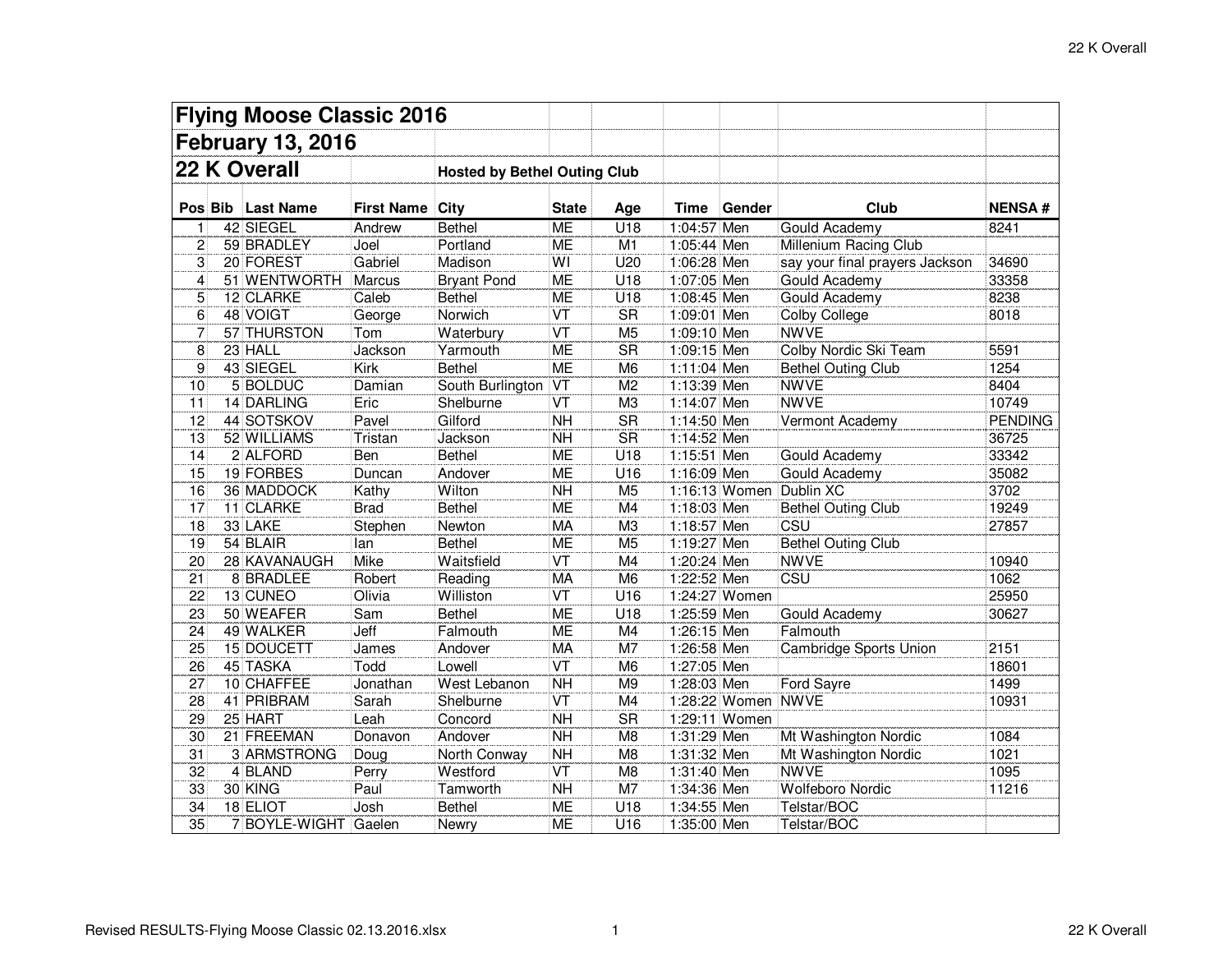|            | Pos Bib                                                      | <b>Last Name</b>   | <b>First Name City</b> |                      | <b>State</b>           | Age            | Time        | Gender             | Club                                | <b>NENSA#</b>  |  |
|------------|--------------------------------------------------------------|--------------------|------------------------|----------------------|------------------------|----------------|-------------|--------------------|-------------------------------------|----------------|--|
|            |                                                              |                    |                        |                      |                        |                |             |                    |                                     |                |  |
| 36         |                                                              | 39 NOURJIAN        | Carrie                 | Stowe                | VT                     | M <sub>7</sub> |             |                    | 1:36:17 Women Stowe Nordic/VTXC     | 19083          |  |
| 37         |                                                              | 6 BOLDUC           | Jessica                | South Burlington     | $\overline{\text{VT}}$ | M <sub>2</sub> |             | 1:39:29 Women NWVE |                                     | 8405           |  |
| 38         |                                                              | 34 LINTZ           | Jeffrey                | Middletown           | <b>NY</b>              | M4             | 1:40:37 Men |                    | Saratoga Biathlon Club              | 31277          |  |
| 39         |                                                              | 26 HOLMES          | Graham                 | Wayland              | MA                     | M7             | 1:43:10 Men |                    | CSU                                 | 34636          |  |
| 40         |                                                              | 46 THOMAS          | Eliza                  | South Burlington     | VT)                    | U18            |             | 1:43:18 Women      | Mansfield Nordic/EABC               | 10194          |  |
| 41         |                                                              | 17 DREW            | James                  | Sugar Hill           | <b>NH</b>              | M <sub>8</sub> | 1:44:24 Men |                    | <b>Craftsbury Nordic</b>            | 4743           |  |
| 42         |                                                              | 53 WISNESKI        | Chandra                | Amherst              | 'NΗ                    | <b>SR</b>      |             | 1:45:06 Women      |                                     | <b>PENDING</b> |  |
| 43         |                                                              | 31 KRUEGER         | Clinton                | Milton               | MA                     | M4             | 1:45:14 Men |                    | Cambridge Sports Union              | 31107          |  |
| 44         |                                                              | 16 DOWLING         | Jim                    | <b>Buckfield</b>     | ME                     | M7             | 1:46:55 Men |                    | <b>Maine Nordic</b>                 | 2837           |  |
| 45         |                                                              | 37 NEWTON          | Jody                   | Wayland              | MA                     | M <sub>7</sub> |             | 1:48:01 Women CSU  |                                     | 1003           |  |
| 46         |                                                              | 58 GOOD            | Cipperly               | Searsport            | ME                     | M <sub>2</sub> |             | 1:49:43 Women NWVE |                                     |                |  |
| 47         |                                                              | 29 KETTERLING      | <b>Brad</b>            | Burlington           | VT                     | M4             | 1:50:36 Men |                    | <b>NWVE</b>                         |                |  |
| 48         |                                                              | 61 CALL            | Fred                   | Newry                | <b>ME</b>              | M <sub>6</sub> | 1:52:28 Men |                    | <b>Bethel Outing Club</b>           |                |  |
| 49         |                                                              | 1 ALENCE           | Karen                  | South Burlington     | VT                     | M4             |             |                    | 2:00:20 Women Mansfield Nordic Club | 6555           |  |
| 50         |                                                              | 32 LAIRD           | Elijah                 | Woodstock            | ME                     | U18            | 2:06:28 Men |                    | Telstar/BOC                         |                |  |
| 51         |                                                              | 62 SOUTHAM         | Sarah                  | <b>Bethel</b>        | <b>ME</b>              | M <sub>5</sub> |             |                    | 2:08:12 Women Bethel Outing Club    |                |  |
|            |                                                              |                    |                        |                      |                        |                |             |                    |                                     |                |  |
| <b>DNF</b> |                                                              | 27 HORNBACH        | Leela                  |                      |                        | U20            |             |                    | Women Gould Academy                 | 26271          |  |
| <b>DNF</b> |                                                              | 56 FREDERICKS      | James                  | Underhill Ctr        | VT                     | M <sub>8</sub> |             | Men                | Mansfield Nordic                    |                |  |
| <b>DNF</b> |                                                              | 47 TOVELL          | lan                    | Cape Elizabeth       | <b>ME</b>              | <b>SR</b>      |             | Men                | Vermont Academy                     |                |  |
| <b>DNF</b> |                                                              | 22 GREENE          | Jeffrey                | Concord              | MA                     | M <sub>8</sub> |             | Men                |                                     |                |  |
| <b>DNF</b> |                                                              | 55 HANOWSKI        | JoAnn                  | <b>Underhill Ctr</b> | VT                     | M <sub>6</sub> |             |                    | Women Mansfield Nordic              |                |  |
|            |                                                              |                    |                        |                      |                        |                |             |                    |                                     |                |  |
| Total:     |                                                              | 56 Starters, 5 DNF |                        |                      |                        |                |             |                    |                                     |                |  |
|            |                                                              |                    |                        |                      |                        |                |             |                    |                                     |                |  |
|            | Powered by CrossMgr (sites.google.com/site/crossmgrsoftware) |                    |                        |                      |                        |                |             |                    |                                     |                |  |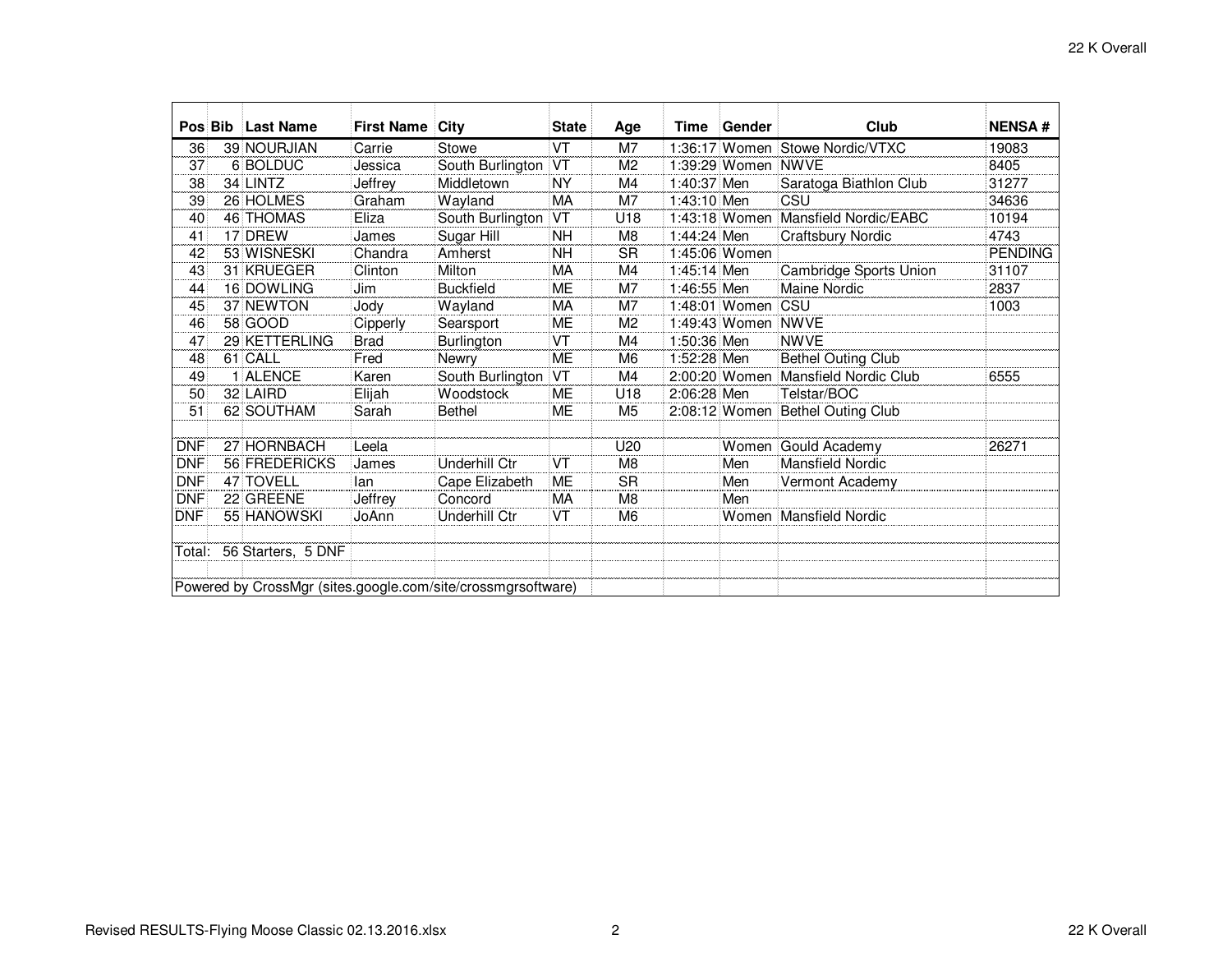|                     |                                                              | <b>Flying Moose Classic 2016</b> |                 |                                     |                                   |                        |             |                    |                                    |                   |
|---------------------|--------------------------------------------------------------|----------------------------------|-----------------|-------------------------------------|-----------------------------------|------------------------|-------------|--------------------|------------------------------------|-------------------|
|                     |                                                              | <b>February 13, 2016</b>         |                 |                                     |                                   |                        |             |                    |                                    |                   |
| <b>10 K Overall</b> |                                                              |                                  |                 | <b>Hosted by Bethel Outing Club</b> |                                   |                        |             |                    |                                    |                   |
|                     |                                                              |                                  |                 |                                     |                                   |                        |             |                    |                                    |                   |
|                     |                                                              | Pos Bib Last Name                | First Name City |                                     | <b>State</b>                      | Age                    |             | Time Gender   Club |                                    | <b>NENSA#</b>     |
|                     |                                                              | 111 MOREAU                       | <b>Matthew</b>  | Falmouth                            | ME                                | U <sub>16</sub>        | 30:51 Men   |                    | <b>Cambridge Sports Union</b>      | 30491             |
| 2                   |                                                              | 123 THOMBS                       | Dylan           | Monmouth                            | <b>ME</b>                         | <b>SR</b>              | $31:42$ Men |                    | <b>Bates College</b>               |                   |
| 3                   |                                                              | $122$ COLT                       | Henry           | Whately                             | MA                                | $\overline{\text{SR}}$ | 31:46 Men   |                    | <b>Bates College</b>               |                   |
| 4                   |                                                              | 117 THURSTON                     | Ava             | Waterbury                           | $\overline{\mathsf{VT}}$          | U14                    |             | 36:20 Women        | <b>Mansfield Nordic</b>            | 33132             |
| 5                   |                                                              | 121 PIERCE                       | Samantha        | New Gloucester                      | <b>ME</b>                         | U20                    |             |                    | 36:23 Women Bates College          |                   |
| 6                   |                                                              | 113 NAIMIE                       | Lillian         | <b>Bow</b>                          | <b>NH</b>                         | U20                    |             |                    | 36:56 Women Colby Nordic Ski Team  | 24586             |
|                     |                                                              | 104 CHENAIL                      | Katherine       | Waterville                          | <b>ME</b>                         | $\overline{\text{SR}}$ |             |                    | 37:32 Women Colby College          | 23898             |
| 8                   |                                                              | 114 RAMSEY                       | Anna            | Woodstock                           | $\overline{\mathsf{VT}}$          | U20                    |             |                    | 38:35 Women Colby College Nordic   | 25235             |
| 9                   |                                                              | 110 MOREAU                       | Hadley          | Falmouth                            | <b>ME</b>                         | U20                    |             |                    | 39:09 Women Bates College          | 20488             |
| 10                  |                                                              | 108 LESTER                       | Jake            | Medfield                            | MA                                | U20                    | 39:13 Men   |                    |                                    | <b>NO LICENSE</b> |
| 11                  |                                                              | 103 BOLDUC                       | Camille         | South Burlington                    | $\overline{\mathsf{V}\mathsf{T}}$ | U14                    |             | 39:39 Women NWVE   |                                    | 19879             |
| 12                  |                                                              | 118 WALLACK                      | Carina          | Waterville                          | <b>ME</b>                         | $\overline{\text{SR}}$ |             |                    | 39:49 Women Central Maine Ski Club |                   |
| 13                  |                                                              | 115 RAVENELLE                    | Jeremy          | Waterville                          | <b>ME</b>                         | $\overline{\text{SR}}$ | 39:56 Men   |                    | Central Maine Ski Club             | <b>NO LICENSE</b> |
| 14                  |                                                              | 124 BLAND                        | Emily           | Windham                             | ME                                | $\overline{\text{SR}}$ |             |                    | 41:50 Women Bland/Rand Nordic      |                   |
| 15                  |                                                              | 38 NICHOLS                       | Steph           |                                     |                                   | U18                    |             |                    | 42:15 Women Gould Academy          | 36247             |
| 16                  |                                                              | 112 NAIMIE                       | Christopher     | Wilmot                              | <b>NH</b>                         | M <sub>5</sub>         | 43:33 Men   |                    | <b>Bow Nordic</b>                  | 24581             |
| 17                  |                                                              | 105 CLARKE                       | Liv             | <b>Bethel</b>                       | <b>ME</b>                         | U16                    |             |                    | 44:05 Women Gould Academy          |                   |
| 18                  |                                                              | 116 SHIFRIN                      | Mia             | <b>Bethel</b>                       | <b>ME</b>                         | U16                    |             |                    | 44:54 Women Gould Academy          | 31092             |
| 19                  |                                                              | 40 OPIE                          | Marta           | <b>Bethel</b>                       | <b>ME</b>                         | U16                    |             | 46:02 Women        | Telstar/BOC                        |                   |
| 20                  |                                                              | 102 BEAN                         | Lilo            | <b>Bethel</b>                       | <b>ME</b>                         | U16                    |             |                    | 46:19 Women Gould Academy          | 35129             |
| 21                  |                                                              | 112 NAIMIE                       | Christopher     | Wilmot                              | <b>NH</b>                         | M <sub>5</sub>         | 46:20 Men   |                    | <b>Bow Nordic</b>                  | 24581             |
| 22                  |                                                              | 35 LUI                           | Luke            |                                     | <b>ME</b>                         | U18                    | 46:39 Men   |                    | Gould Academy                      |                   |
| 23                  |                                                              | 119 WEAFER                       | Lily            | <b>Bethel</b>                       | <b>ME</b>                         | U16                    |             |                    | 46:48 Women Gould Academy          |                   |
| 24                  |                                                              | 100 ARMSTRONG Candy              |                 | North Conway                        | $\overline{NH}$                   | M <sub>8</sub>         |             |                    | 50:35 Women Mt Washington Nordic   | 4762              |
| 25                  |                                                              | 125 BLAND                        | Jeff            | Windham                             | <b>ME</b>                         | M <sub>5</sub>         | 51:55 Men   |                    | <b>Bland/Rand Nordic</b>           |                   |
| 26                  |                                                              | 126 RAND                         | John            | Raymond                             | <b>ME</b>                         | M <sub>6</sub>         | 54:00 Men   |                    | <b>Bland/Rand Nordic</b>           |                   |
| 27                  |                                                              | 127 PACKARD                      | Sarah           | Windham                             | <b>ME</b>                         | U18                    |             |                    | 55:31 Women Portland Nordic        |                   |
| 28                  |                                                              | 128 CLARK                        | Kiana           | Windham                             | <b>ME</b>                         | U18                    |             |                    | 55:35 Women Portland Nordic        |                   |
| 29                  |                                                              | 120 WILLIAMS                     | Maddie          |                                     | ME                                | U16                    |             |                    | 58:06 Women Gould Academy          | <b>NO LICENSE</b> |
| 30                  |                                                              | 105 CLARKE                       | Liv             | <b>Bethel</b>                       | ME                                | U16                    |             |                    | 1:00:48 Women Gould Academy        | 11498             |
|                     |                                                              | 31 107 INMAN                     | Ani             | Mason Township ME                   |                                   | U18                    |             |                    | 1:02:22 Women Gould Academy        | NO LICENSE        |
|                     |                                                              | 32 106 HAUT                      | Catherine       | MA                                  | MA                                | <b>SR</b>              |             | 1:06:48 Women      |                                    | NO LICENSE        |
|                     |                                                              | 33 109 LOH                       | Timothy         | New York                            | <b>NY</b>                         | M <sub>1</sub>         | 1:07:17 Men |                    |                                    | <b>PENDING</b>    |
|                     |                                                              | 34 101 BARRIE                    | Leslie          | <b>New York</b>                     | <b>NY</b>                         | M <sub>1</sub>         |             | 2:07:41 Women      |                                    | <b>PENDING</b>    |
|                     |                                                              |                                  |                 |                                     |                                   |                        |             |                    |                                    |                   |
|                     |                                                              | Total: 34 Starters, 0 DNF        |                 |                                     |                                   |                        |             |                    |                                    |                   |
|                     |                                                              |                                  |                 |                                     |                                   |                        |             |                    |                                    |                   |
|                     | Powered by CrossMgr (sites.google.com/site/crossmgrsoftware) |                                  |                 |                                     |                                   |                        |             |                    |                                    |                   |